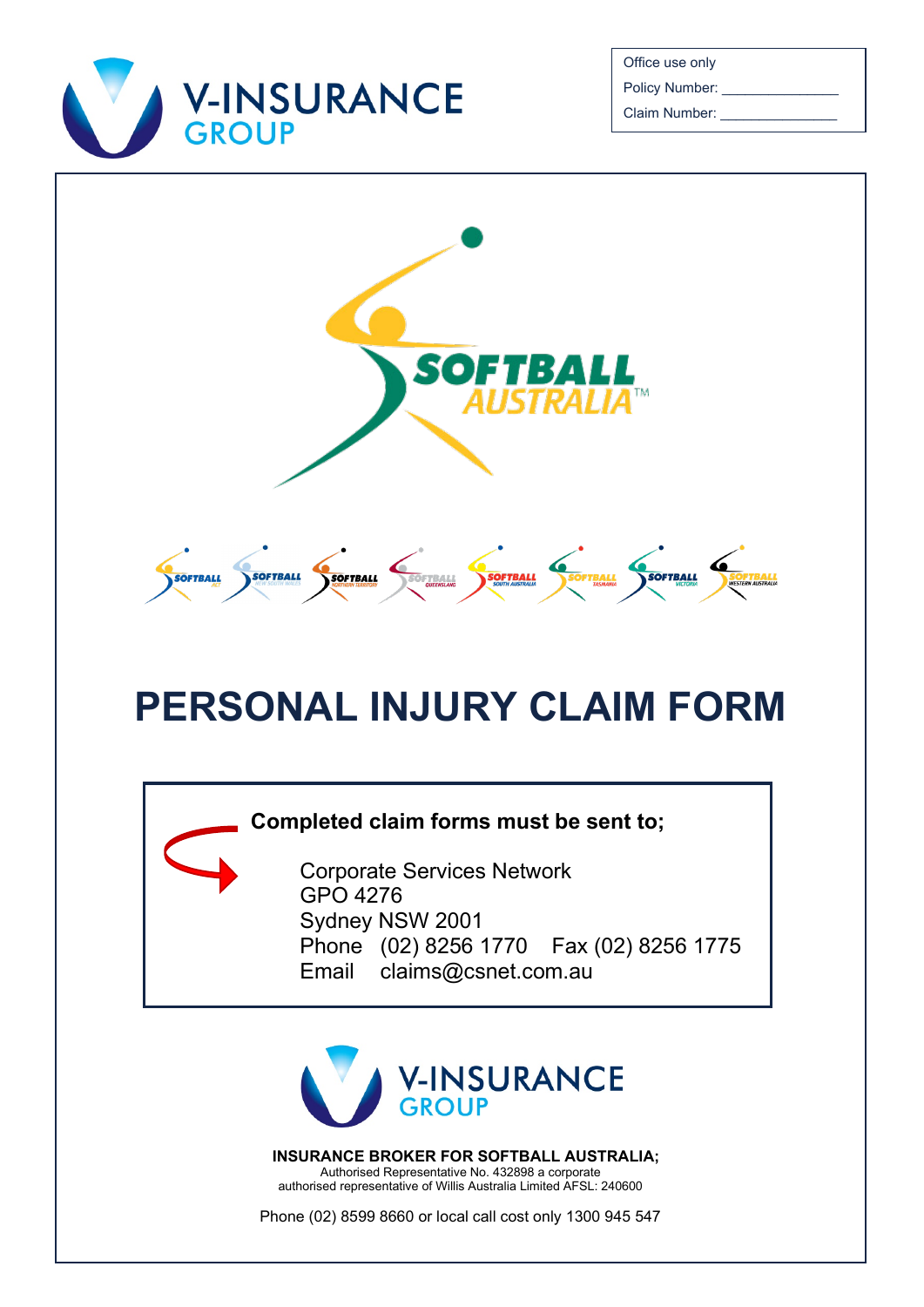## **SOFTBALL AUSTRALIA SUMMARY OF INSURANCE COVER**

#### **Death & Permanent Disablement**

A lump sum benefit is payable in the event of death or a Permanent Disability. The scale of benefits is defined in the policy. The death benefit is \$200,000 (other than anyone under 18 and over 75 years old \$20,000 maximum). The paraplegia and quadriplegia benefit is \$250,000.

#### **Non Medicare Medical Expenses**

Reimburses up to 85% of Non-Medicare medical expenses up to a maximum of \$4,000. Claimable expenses are private hospital, ambulance, dental etc, net of any recoveries from private health insurance. 100% Ambulance costs reimbursement under this benefit. – Benefit subject to a nil excess for claimants who are covered by private health insurance only claiming ambulance, or otherwise \$20. Cover is limited to expenses incurred within twelve (12) months from the date of injury.

#### **Student Assistance Benefit**

Reimburses 100% of costs incurred up to a maximum of \$250 per week for up to fifty two (52) weeks being costs actually incurred for tutoring, travelling costs, etc, to assist the full-time student – 7 day excess.

#### **Home Help Benefit**

Reimburses non-wage earners up to 100% of cost incurred up to a maximum of \$250 per week for up to fifty two (52) weeks being reimbursement of actual costs incurred for cooking, ironing, washing, cleaning, child minding expenses as a result of injury, insured by the policy – 7 day excess.

#### **Parents Inconvenience Allowance**

Pays up to \$25 per day of costs to a maximum of \$1,500, whilst the child is hospitalised to off-set costs incurred for baby-sitting, taxi fares etc. This benefit is only available for full time students under 25 years of age. The maximum benefit period is fifty two (52) weeks and the policy excess is 7 days.

#### **Loss of Income**

Cover for 85% of your net weekly income or up to a maximum of \$250 per week for 52 weeks, whichever is the lesser. The benefit period is one hundred and four (104) weeks and the excess is 7 days.

#### **Funeral Benefit**

If a death benefit has been paid under capital benefits, an amount of \$10,000 is available for reimbursement of funeral expenses.

#### **Important Notes**

This insurance cover is underwritten by: Arch Insurance ABN 27 139 250 605 AFSL 426746.

Suites 4.1 and 4.2, Level 4, 68 York Street Sydney NSW 2000

- 1. This summary of cover provides factual information about the Softball Australia Insurance Program.
- 2. The policy with full conditions is available at [www.vinsurancegroup.com/softball](http://www.vinsurancegroup.com/softball) or by contacting Softball Australia.
- 3. This insurance program commenced on 1 July 2021 and expires on 1 July 2022.
- 4. V-Insurance facilitates this insurance program which provides benefits to those registered members of Softball Australia who, through injury or accident, incur financial loss and who would not have otherwise received assistance. The program seeks to provide benefits to those most exposed and to maintain protection at the lowest possible cost to membership. It therefore cannot provide 100% cover or a benefit for every loss that occurs. Federal Government Legislation prevents insurance companies from paying any insurance benefit for a medical service that is covered by Medicare. This legislation also applies to the Medicare gap. In addition to these policies all members and officials are encouraged to take out private health insurance.

5. Softball Australia are not and do not represent themselves as registered insurance brokers by endorsing the products outlined in this claim form. Further details on the Softball Australia insurance program can be obtained by visiting;

www.vinsurancegroup.com/softball

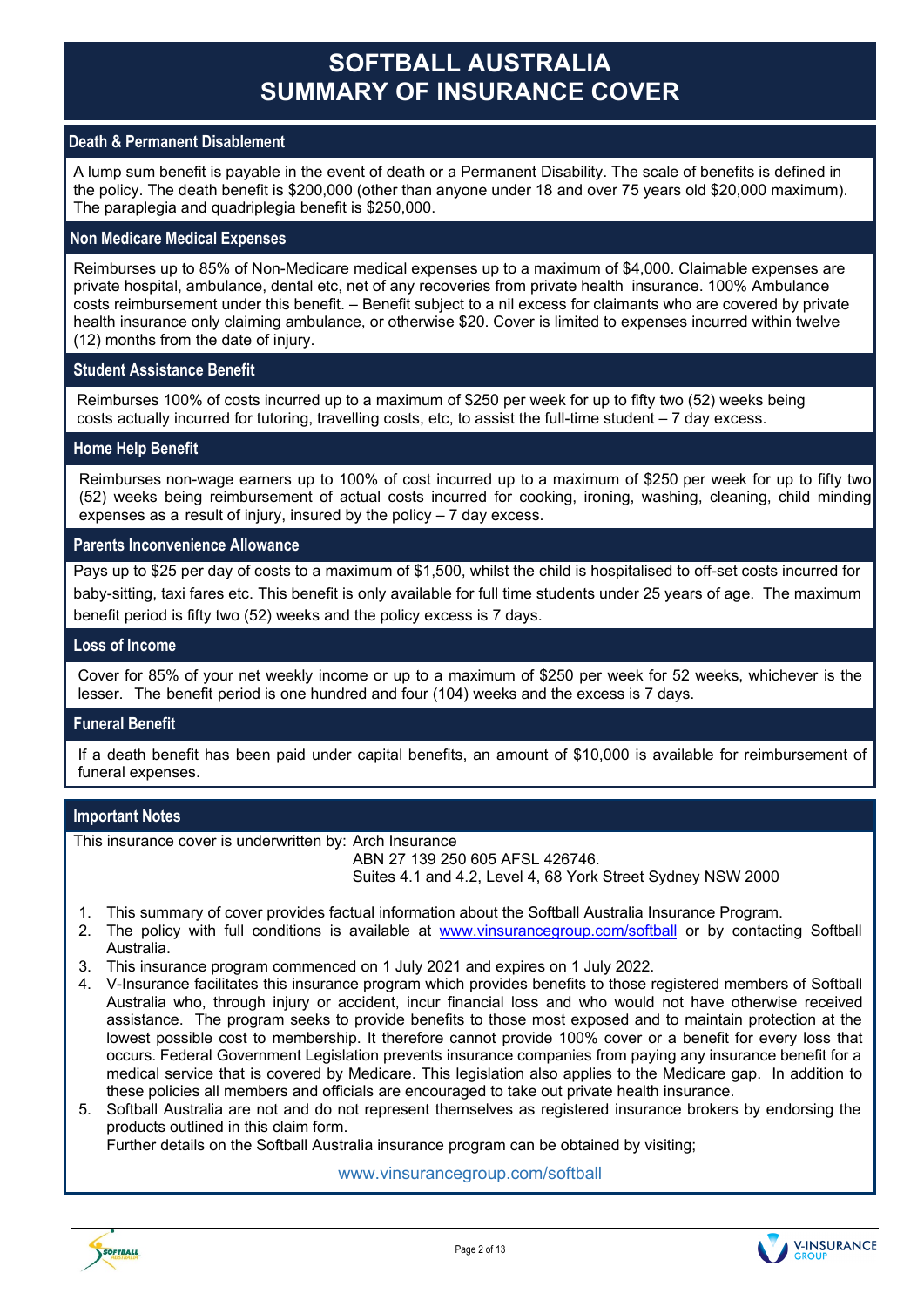# **HOW TO MAKE A CLAIM**

Dear Softball Australia member,

Please find attached a claim form. Before lodging this form, please ensure all sections are fully completed. Failure to complete all sections of this form properly may delay settlement of your claim.

- **1.** Only one claim form (per injury) is required. A claim form should be completed and submitted as soon as you become aware that you will be making a claim. You do not have to wait until after you have completed treatment for your injury to lodge your claim form.
- **2.** Please ensure that you fully complete pages 4 & 5 and sign and date the Declaration.
- **3.** Please ensure that your Association official completes and signs the Association Declaration on page 5.
- **4.** For claims involving Loss of Income:
	- a) You must complete page 8 and have your employer/salary officer to complete page 8. If self-employed, you must have your accountant complete these details;
- **5.** For claims involving Non-Medicare medical expenses: Medical treatment must be certified necessary by an attending physician and incurred within Australia. (An attending physician includes a general practitioner, physiotherapist, chiropractor, dentist).
	- a) Have your Attending Physician complete the "Attending Physician" statement on page 11.
- **6.** Please attach all original receipts (unless retained by your health fund). Hospital claims must be accompanied by an itemised receipt. If treatment is covered by your Private Health Fund please send their rebate advice with a copy of the relevant account.

#### **Please note:**

No cover is provided for Surgeons, Anaesthetists, Doctors, X-rays or other accounts which are partly covered by Medicare. The Australian Health Insurance Act does not permit the insurer to contribute to any charges covered by Medicare (including the Medicare Gap).

The insurer will pay a percentage of the amount, as indicated in the Policy schedule, for private hospital bed and theatre fees, dental, ambulance (if not otherwise covered), chiropractic, physiotherapy, osteopath, naturopath, massage and pay for orthotics prescribed by a surgeon to aid recovery.

Subject to the Insurance Contracts Act 1984 any treatment rendered necessary by injury must be completed within 12 calendar months from the date of such injury occurring.

- **7.** Once you have completed all sections of the claim form, please have your Club and State Association complete and sign page 4 & 5 confirming that your injury occurred during a sanctioned activity.
- **8.** Once you have completed your claim form, please forward to Corporate Services Network. They handle all claims for the insurer and will send your reimbursement cheques. Their contact details are as follows;

#### **Corporate Services Network**

GPO Box 4276, Sydney NSW 2001 Phone +61 2 8256 1770 Fax +61 2 8256 1775 Email [claims@csnet.com.au](mailto:claims@csnet.com.au)

- **9.** Once your claim is registered, you can submit ongoing invoices via Corporate Services Network. Corporate Services Network can also be reached on the above contact details should you wish to make enquiries relating to the progress of your claim.
- **10.** If you have any further queries relating to your claim or the cover, please do not hesitate to call the V-Insurance Group Team on ph: (02) 8599 8660 or 1300 945 547.





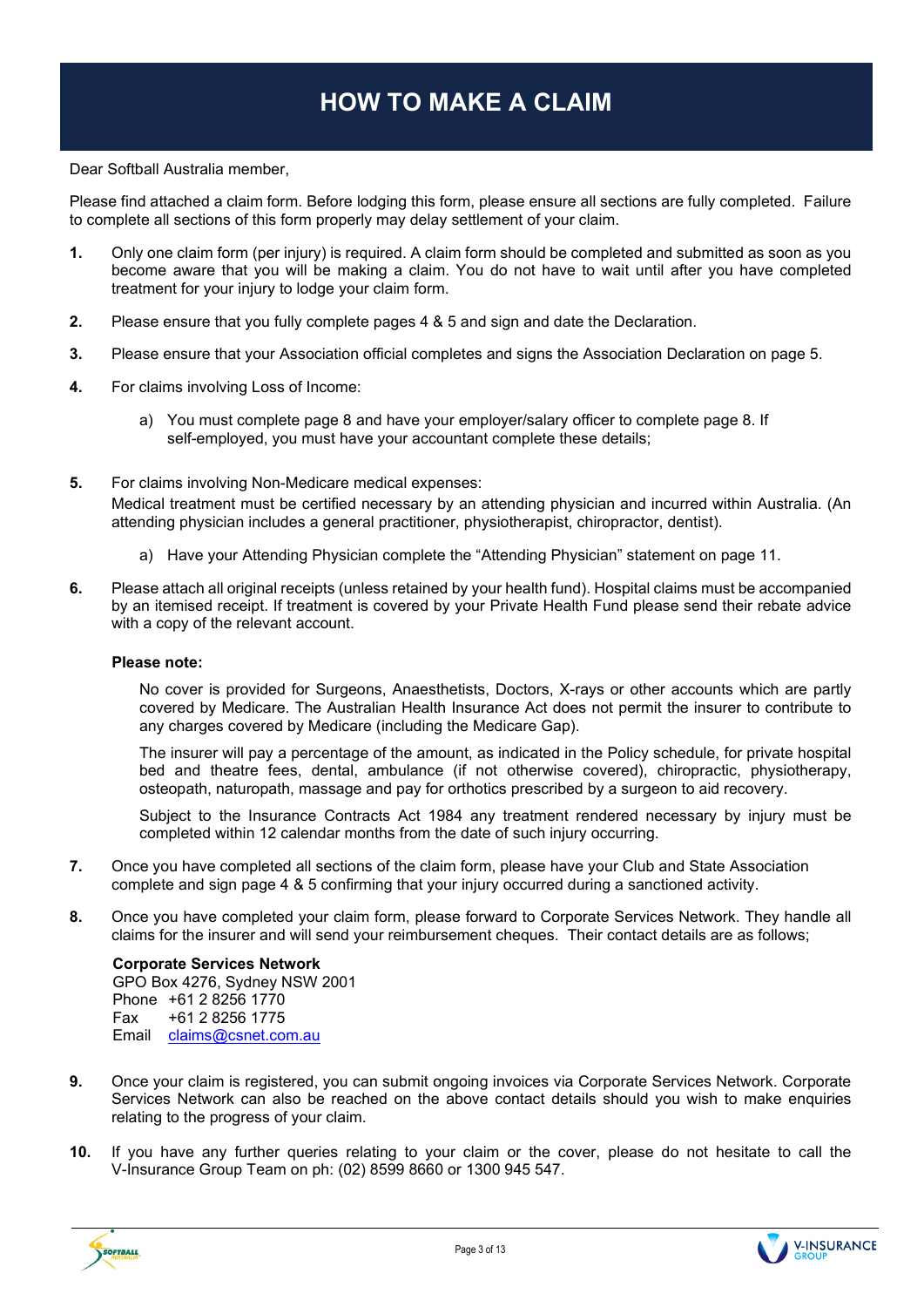# **PERSONAL ACCIDENT CLAIM FORM**

| <b>CLAIMANT DETAILS</b>                                                                                                                                                                                                                                                                                                                                                                                                                                                                                                                                                                                                                                                                                                                                                                   |                                              |                                                    |                               |                                                                                                       |
|-------------------------------------------------------------------------------------------------------------------------------------------------------------------------------------------------------------------------------------------------------------------------------------------------------------------------------------------------------------------------------------------------------------------------------------------------------------------------------------------------------------------------------------------------------------------------------------------------------------------------------------------------------------------------------------------------------------------------------------------------------------------------------------------|----------------------------------------------|----------------------------------------------------|-------------------------------|-------------------------------------------------------------------------------------------------------|
| Claimant's Given Name:                                                                                                                                                                                                                                                                                                                                                                                                                                                                                                                                                                                                                                                                                                                                                                    | Surname:                                     |                                                    | Member No<br>(if applicable): |                                                                                                       |
| Name of Association:                                                                                                                                                                                                                                                                                                                                                                                                                                                                                                                                                                                                                                                                                                                                                                      | Name of Club / League:                       |                                                    |                               | Name of team/age group/grade:                                                                         |
| Occupation:                                                                                                                                                                                                                                                                                                                                                                                                                                                                                                                                                                                                                                                                                                                                                                               | Date of Birth:                               | Gender (please tick):<br>$\Box$ Male $\Box$ Female | Email:                        |                                                                                                       |
| Address                                                                                                                                                                                                                                                                                                                                                                                                                                                                                                                                                                                                                                                                                                                                                                                   |                                              |                                                    | <b>State</b>                  | Postcode                                                                                              |
| Phone Number (work):                                                                                                                                                                                                                                                                                                                                                                                                                                                                                                                                                                                                                                                                                                                                                                      | Home                                         |                                                    | Mobile                        |                                                                                                       |
| Please tick the category applicable $\Box$ Player $\Box$ Official                                                                                                                                                                                                                                                                                                                                                                                                                                                                                                                                                                                                                                                                                                                         |                                              | $\Box$ Coach                                       | $\Box$ Umpire                 | $\Box$ Other                                                                                          |
| If Other, please advise <b>contained</b>                                                                                                                                                                                                                                                                                                                                                                                                                                                                                                                                                                                                                                                                                                                                                  |                                              |                                                    |                               |                                                                                                       |
| DECLARATION AGREEMENT AND AUTHORISATION BY CLAIMANT                                                                                                                                                                                                                                                                                                                                                                                                                                                                                                                                                                                                                                                                                                                                       |                                              |                                                    |                               |                                                                                                       |
| attachments which I have provided, is true, correct and complete in every detail. I agree that if I made any false or fraudulent statements, or have<br>concealed information of a material nature relevant to the assessment of my claim, that all benefits under this policy shall be forfeited.                                                                                                                                                                                                                                                                                                                                                                                                                                                                                        |                                              |                                                    |                               | (insert name) solemnly and sincerely declare that the information provided in this claim form and any |
| I hereby authorise Corporate Services Network to collect and disclose information about me from and to the Health Insurance Commission, any<br>insurance company, any hospital, physician, medical practice, any medical services provider, any past or present employer, investigators,<br>insurance reference bureau, financial institutions including banks, the Taxation Department or my accountant with respect to any sickness, injury,<br>medical history, consultation, treatment including prescription of medication, copies of hospital medical records and tests and reports, medical<br>practice records, vocational and employment records from past and present employer, copies of accounts and accountants statements including<br>my taxation returns and assessments. |                                              |                                                    |                               |                                                                                                       |
| I consent to the collection, use and disclosure of personal information by Corporate Services Network and their service providers in order to assess<br>the claim. Corporate Services Network complies with the obligations of the Privacy Act 2001 and the principals laid out in our privacy policy which<br>is readily available upon request.                                                                                                                                                                                                                                                                                                                                                                                                                                         |                                              |                                                    |                               |                                                                                                       |
| Signature of Claimant                                                                                                                                                                                                                                                                                                                                                                                                                                                                                                                                                                                                                                                                                                                                                                     |                                              |                                                    |                               |                                                                                                       |
| (or Legal Guardian if under 18 years of age)                                                                                                                                                                                                                                                                                                                                                                                                                                                                                                                                                                                                                                                                                                                                              |                                              |                                                    |                               |                                                                                                       |
| <b>DECLARATION BY CLUB</b>                                                                                                                                                                                                                                                                                                                                                                                                                                                                                                                                                                                                                                                                                                                                                                |                                              |                                                    |                               |                                                                                                       |
| Name of Club:                                                                                                                                                                                                                                                                                                                                                                                                                                                                                                                                                                                                                                                                                                                                                                             | Name of Club Official making this statement: |                                                    |                               |                                                                                                       |
| <b>Official Position:</b>                                                                                                                                                                                                                                                                                                                                                                                                                                                                                                                                                                                                                                                                                                                                                                 | Telephone Number: (                          |                                                    |                               |                                                                                                       |
|                                                                                                                                                                                                                                                                                                                                                                                                                                                                                                                                                                                                                                                                                                                                                                                           | Email:                                       |                                                    |                               |                                                                                                       |
| I, the above mentioned Softball Australia Club Official, confirm that the claimant was a registered and Financial member of the Softball Australia<br>Club and confirm that the claimant was taking part in an insured activity as defined by the Personal Accident Insurance with Softball Australia at<br>the time of the accident, that the information contained in this statement is true and correct, and to the best of my knowledge and belief the<br>information referred to in this claim form is true and correct.                                                                                                                                                                                                                                                             |                                              |                                                    |                               |                                                                                                       |
| Do you have any comments in relation to this claim?                                                                                                                                                                                                                                                                                                                                                                                                                                                                                                                                                                                                                                                                                                                                       |                                              |                                                    | $\Box$ Yes                    | $\Box$ No                                                                                             |
| If yes, please detail                                                                                                                                                                                                                                                                                                                                                                                                                                                                                                                                                                                                                                                                                                                                                                     |                                              |                                                    |                               |                                                                                                       |
|                                                                                                                                                                                                                                                                                                                                                                                                                                                                                                                                                                                                                                                                                                                                                                                           |                                              |                                                    |                               |                                                                                                       |
|                                                                                                                                                                                                                                                                                                                                                                                                                                                                                                                                                                                                                                                                                                                                                                                           |                                              |                                                    |                               |                                                                                                       |
| Dated:<br>$\prime$                                                                                                                                                                                                                                                                                                                                                                                                                                                                                                                                                                                                                                                                                                                                                                        | Signature of Club Official:                  |                                                    |                               |                                                                                                       |



V-INSURANCE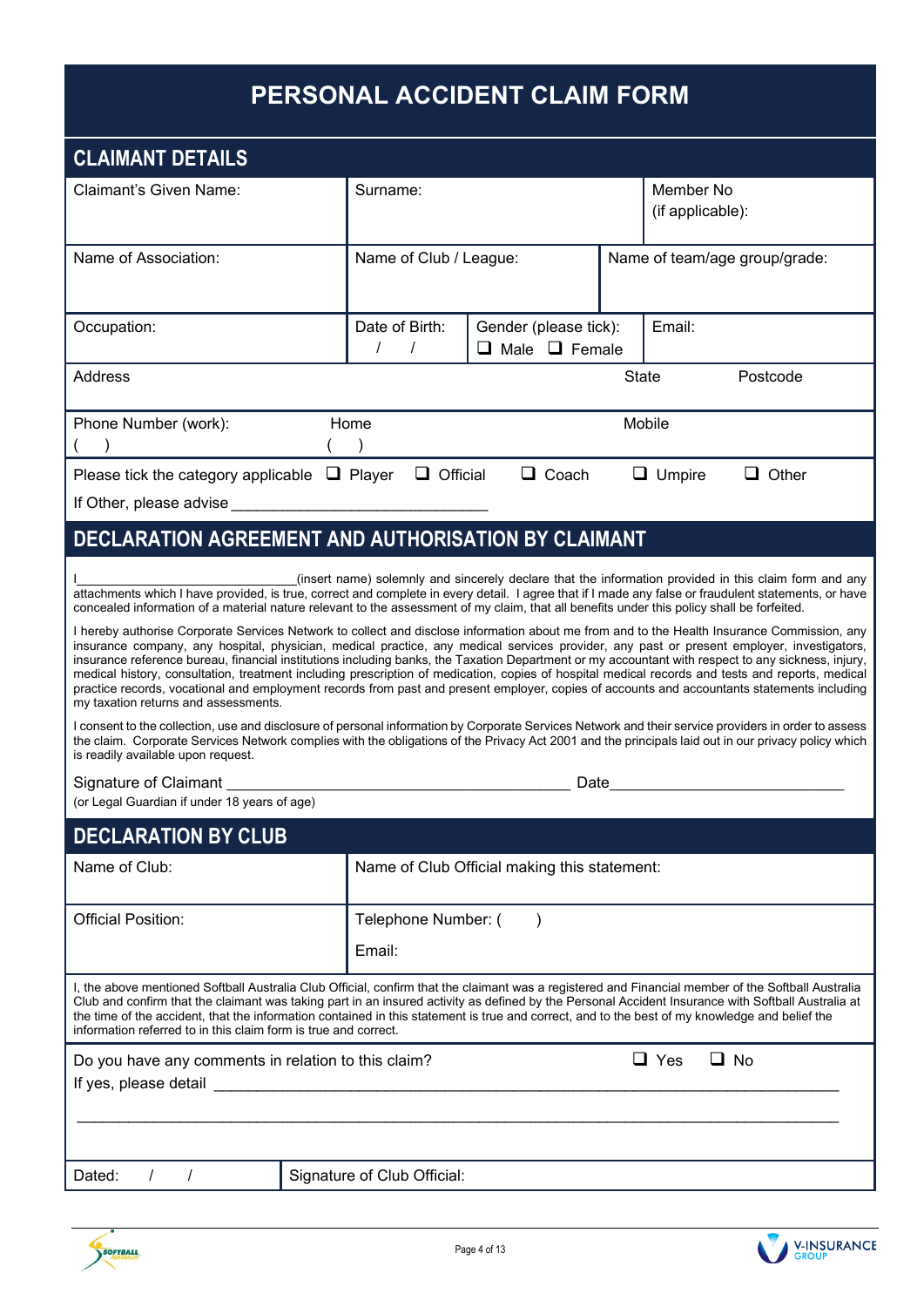| <b>DECLARATION BY STATE/ TERRITORY ASSOCIATION</b>                           |                                                                                                                                                                                                                                                                                                                                                                                                                                                                  |
|------------------------------------------------------------------------------|------------------------------------------------------------------------------------------------------------------------------------------------------------------------------------------------------------------------------------------------------------------------------------------------------------------------------------------------------------------------------------------------------------------------------------------------------------------|
| Name of State/ Territory Association:                                        | Name of State Association Official making this statement:                                                                                                                                                                                                                                                                                                                                                                                                        |
| Official Position:                                                           | Telephone Number: (<br>Email:                                                                                                                                                                                                                                                                                                                                                                                                                                    |
| Address                                                                      | State<br>Postcode                                                                                                                                                                                                                                                                                                                                                                                                                                                |
|                                                                              | I, the above mentioned Softball Australia Official, confirm that the claimant was a registered and Financial member of Softball Australia and was<br>an insured person as identified in the Personal Accident Insurance with Arch Insurance at the time of the accident, that the information contained<br>in this statement is true and correct, and to the best of my knowledge and belief the information referred to in this claim form is true and correct. |
| Do you have any comments in relation to this claim?<br>If yes, please detail | Yes<br><b>No</b>                                                                                                                                                                                                                                                                                                                                                                                                                                                 |
| Dated:                                                                       | Signature of State/ Territory Association Official:                                                                                                                                                                                                                                                                                                                                                                                                              |



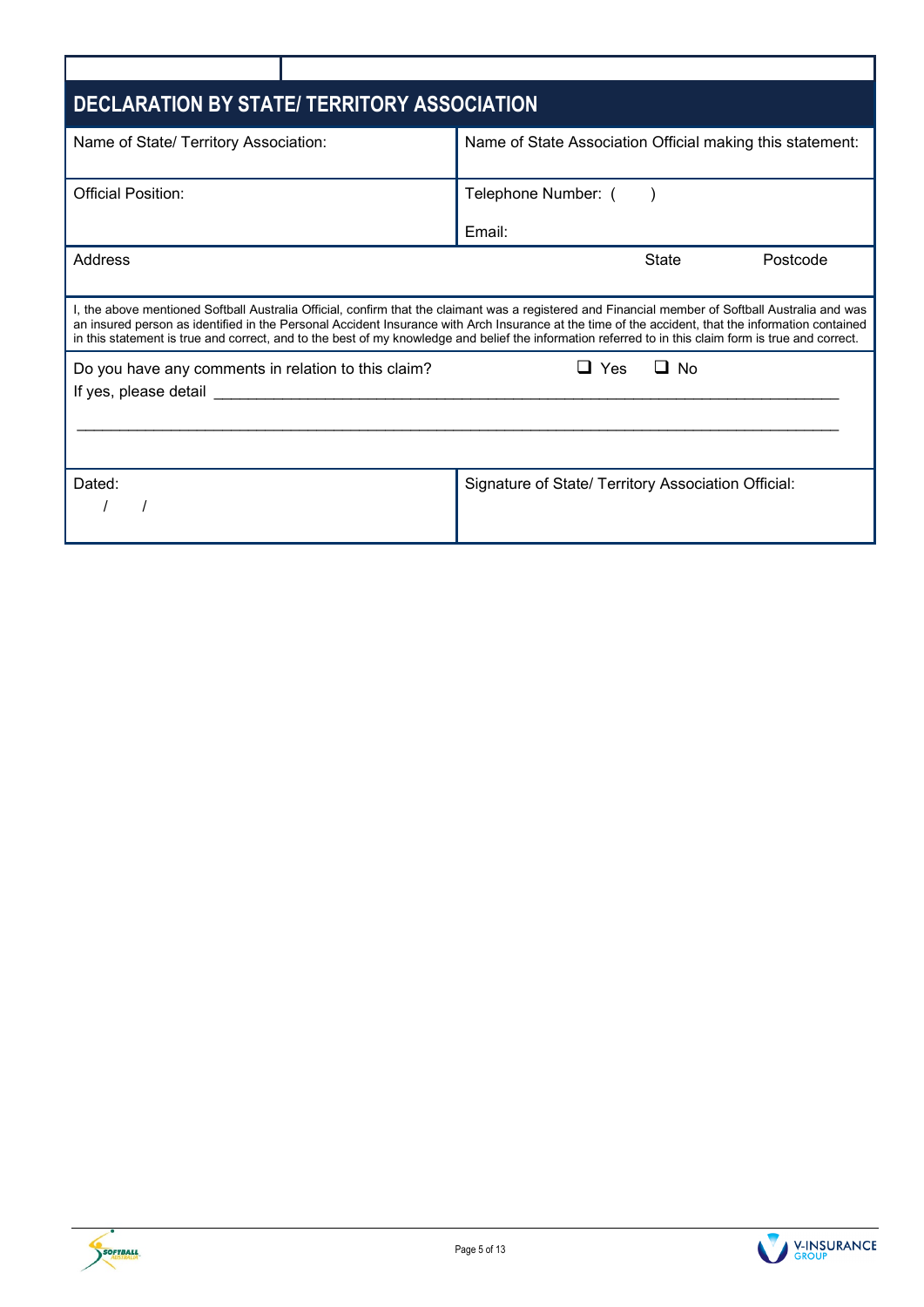# **ACCIDENT DETAILS**

| <b>AUVIDENT DETAILS</b>                                                       |                                                                        |
|-------------------------------------------------------------------------------|------------------------------------------------------------------------|
|                                                                               |                                                                        |
|                                                                               |                                                                        |
|                                                                               |                                                                        |
|                                                                               |                                                                        |
| Describe your injury?                                                         |                                                                        |
|                                                                               |                                                                        |
|                                                                               |                                                                        |
| When did your accident occur?<br>Date: $/$ /                                  |                                                                        |
| Time:<br>am/pm                                                                | l 1                                                                    |
| Was your activity at the time of the accident?<br>(Please tick)               | Officially organised competition<br>Officially organised training      |
|                                                                               | Social or private competition                                          |
|                                                                               | Travelling to and from activity<br>Sanctioned fundraising/social event |
| Please provide the address of where the injury occurred:                      |                                                                        |
|                                                                               |                                                                        |
| State the name of any one witness to the injury:                              | Address of witness:                                                    |
| Person to whom accident/incident was reported?                                | Date and time reported?                                                |
|                                                                               | Date: $/$ /<br>Time:<br>am/pm                                          |
| Brief summary of treatment/action taken at the time of the accident/incident: |                                                                        |
| Was hospitalisation required?                                                 | If yes, please advise the name of hospital:                            |
|                                                                               |                                                                        |
| If admitted into hospital, how long were you there?                           | Name of person who gave treatment?                                     |
|                                                                               |                                                                        |
| Do you have Private Health Insurance?                                         | If yes, please give fund name:                                         |
|                                                                               |                                                                        |
| Advise when you did (or expect to):                                           | Cease work/normal activities                                           |
|                                                                               |                                                                        |
| Cease training                                                                |                                                                        |
| Cease participating                                                           |                                                                        |
|                                                                               |                                                                        |
| Resume training                                                               |                                                                        |
| Resume participating                                                          |                                                                        |
| Have you ever had this injury or similar injuries in the<br>past?             | If yes, please advise when:                                            |
|                                                                               | $\prime$                                                               |



V-INSURANCE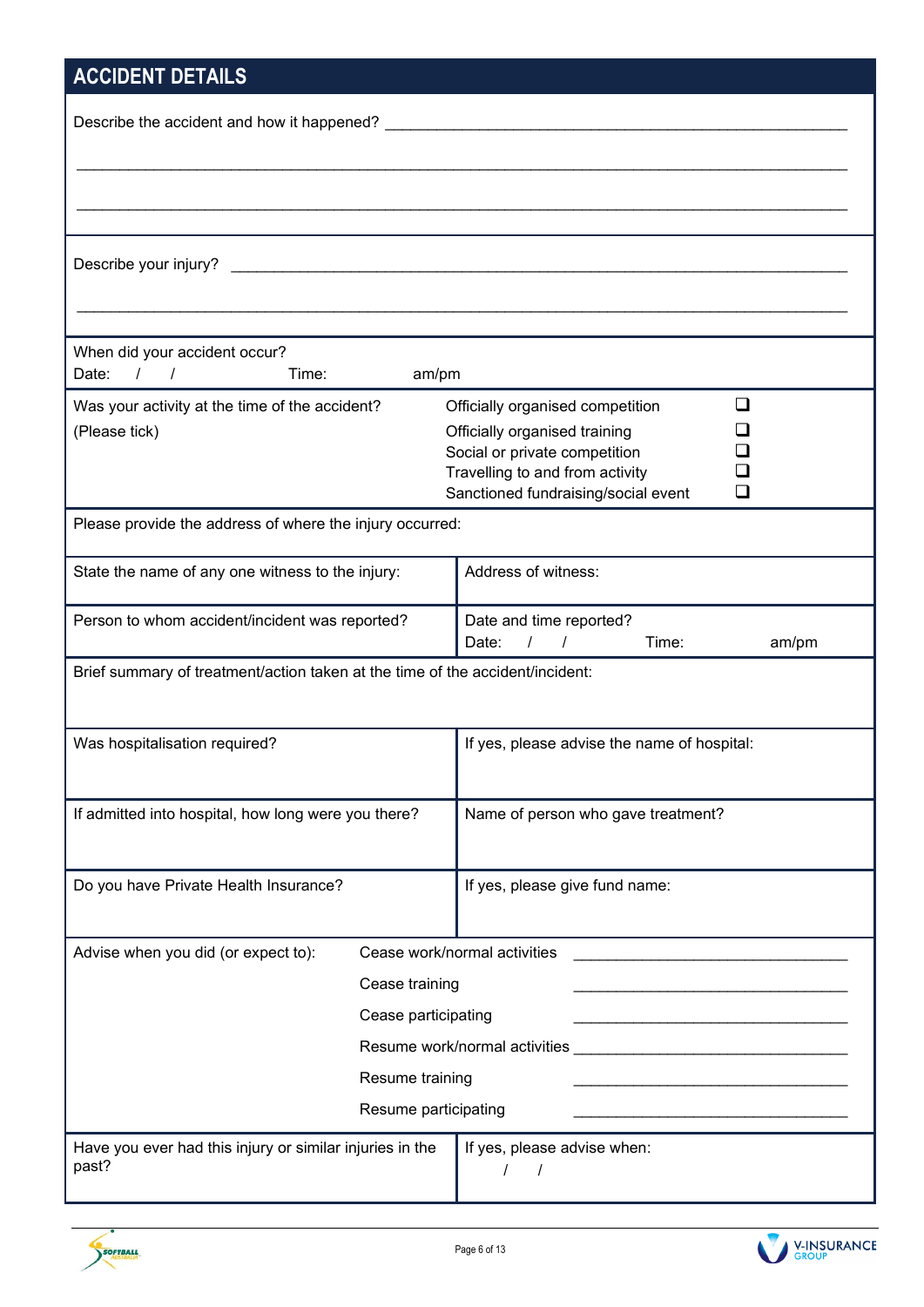| The following information is required for Softball Australia research to assist with Risk Management.<br>Answering these questions will not affect your claim. |                             |        |
|----------------------------------------------------------------------------------------------------------------------------------------------------------------|-----------------------------|--------|
| Surface at point of injury? (please tick)                                                                                                                      | Grass                       | $\Box$ |
|                                                                                                                                                                | Astroturf / Synthetic Grass | ப      |
|                                                                                                                                                                | Other, please advise        | ப      |
|                                                                                                                                                                |                             |        |
| Weather conditions? (please tick)                                                                                                                              | Fine                        | $\Box$ |
|                                                                                                                                                                | Rain                        | ◻      |
|                                                                                                                                                                | Showers                     | ◻      |
|                                                                                                                                                                | <b>Extreme Heat</b>         | □      |
|                                                                                                                                                                | <b>Extreme Cold</b>         | □      |
| What were you doing when the accident occurred?                                                                                                                | <b>Batting</b>              | $\Box$ |
|                                                                                                                                                                | Fielding                    | □      |
|                                                                                                                                                                | Pitching                    | □      |
|                                                                                                                                                                | Catching                    | □      |
|                                                                                                                                                                | <b>Running Bases</b>        | ப      |
|                                                                                                                                                                | <b>Warming Up</b>           | □      |
|                                                                                                                                                                | Other, please advise        | ◻      |
|                                                                                                                                                                |                             |        |



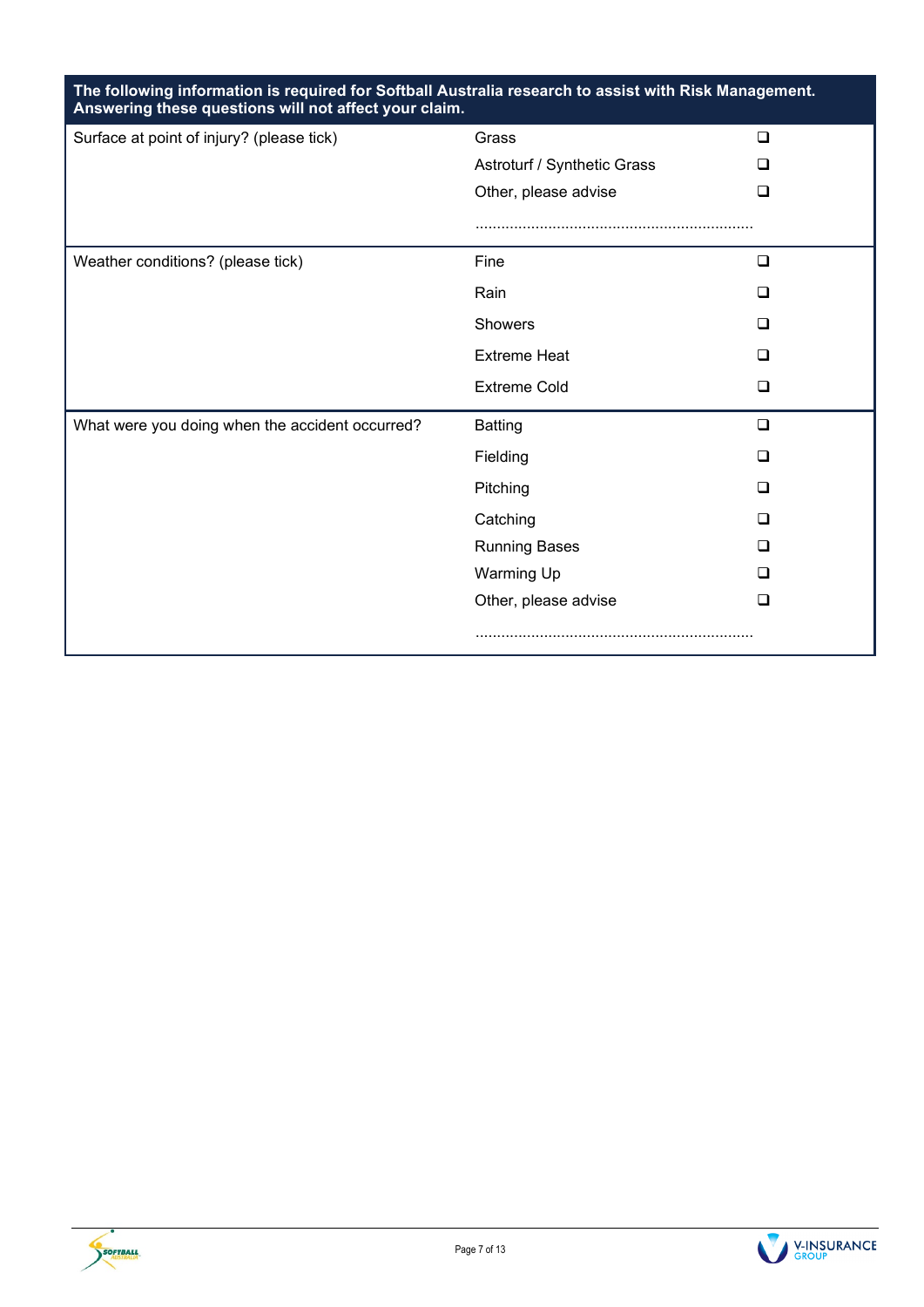| <b>LOSS OF INCOME</b><br>(ONLY COMPLETE THIS SECTION IF YOU ARE CLAIMING FOR LOSS OF INCOME)                                                                                                                          |                                                    |
|-----------------------------------------------------------------------------------------------------------------------------------------------------------------------------------------------------------------------|----------------------------------------------------|
|                                                                                                                                                                                                                       | (Please tick the box)<br><b>YES</b><br><b>NO</b>   |
| Can compensation be claimed under Workers' Compensation or any other insurance<br>1.<br>or any other insurance including Loss of Income?                                                                              |                                                    |
| 2.<br>Have you ever made any previous claims in respect to personal accident insurance or<br>any other insurance?                                                                                                     |                                                    |
| Have you engaged in any other income earning employment since you have<br>3.<br>been injured?                                                                                                                         |                                                    |
| THE FOLLOWING SECTION MUST BE COMPLETED BY YOUR EMPLOYER / SALARY OFFICER.                                                                                                                                            |                                                    |
| IF SELF EMPLOYED, PLEASE HAVE YOUR ACCOUNTANT COMPLETE THESE DETAILS.                                                                                                                                                 |                                                    |
| Name of employer:                                                                                                                                                                                                     | Telephone Number:<br>Fax Number:                   |
| Address of employer:                                                                                                                                                                                                  | Postcode<br><b>State</b>                           |
| $\sqrt{ }$<br>Date ceased work due to injury:<br>$\prime$                                                                                                                                                             | $\prime$<br>Date expected to resume normal duties: |
| Employee weekly salary as at date of injury:                                                                                                                                                                          | Date commenced employment with company:            |
| Gross \$<br>\$<br>Net                                                                                                                                                                                                 |                                                    |
| If self employed, provide average weekly salary based on 12 month period<br>directly prior to injury. A copy of your latest taxation return is also to be<br>provided as proof of earnings for self employed persons. |                                                    |
| Income Definition:                                                                                                                                                                                                    |                                                    |
| $\Box$ Full Time<br>□ Self Employed                                                                                                                                                                                   | $\Box$ Part Time<br>□ Casual                       |
| During the period of incapacity the employee has received                                                                                                                                                             |                                                    |
| Normal Pay<br>From                                                                                                                                                                                                    | to                                                 |
| Sick Pay<br>From                                                                                                                                                                                                      | to                                                 |
| <b>Workers Compensation</b><br>From<br>\$……………………<br>Other (please specify)<br>$$$<br>From                                                                                                                            | to<br>to                                           |
| Has the employee returned to work?                                                                                                                                                                                    | $\Box$ Yes<br>□ No                                 |
| Has the employee lodged or intending to lodge a Workers' Compensation Claim?                                                                                                                                          | $\Box$ Yes<br>$\square$ No                         |
| A. IF EMPLOYED                                                                                                                                                                                                        |                                                    |
| Salary officer's name:                                                                                                                                                                                                | Phone Number: ()                                   |
| Salary officer's signature:                                                                                                                                                                                           | ABN/ACN:<br>Date:                                  |
| Company Stamp:                                                                                                                                                                                                        |                                                    |
| <b>B. IF SELF EMPLOYED</b>                                                                                                                                                                                            |                                                    |
| Accountant's name:                                                                                                                                                                                                    | Phone Number:<br>$($ )                             |
| Accountant's signature:                                                                                                                                                                                               |                                                    |
|                                                                                                                                                                                                                       | Date:/<br>$\prime$                                 |
| Accountant's Company Stamp:                                                                                                                                                                                           |                                                    |



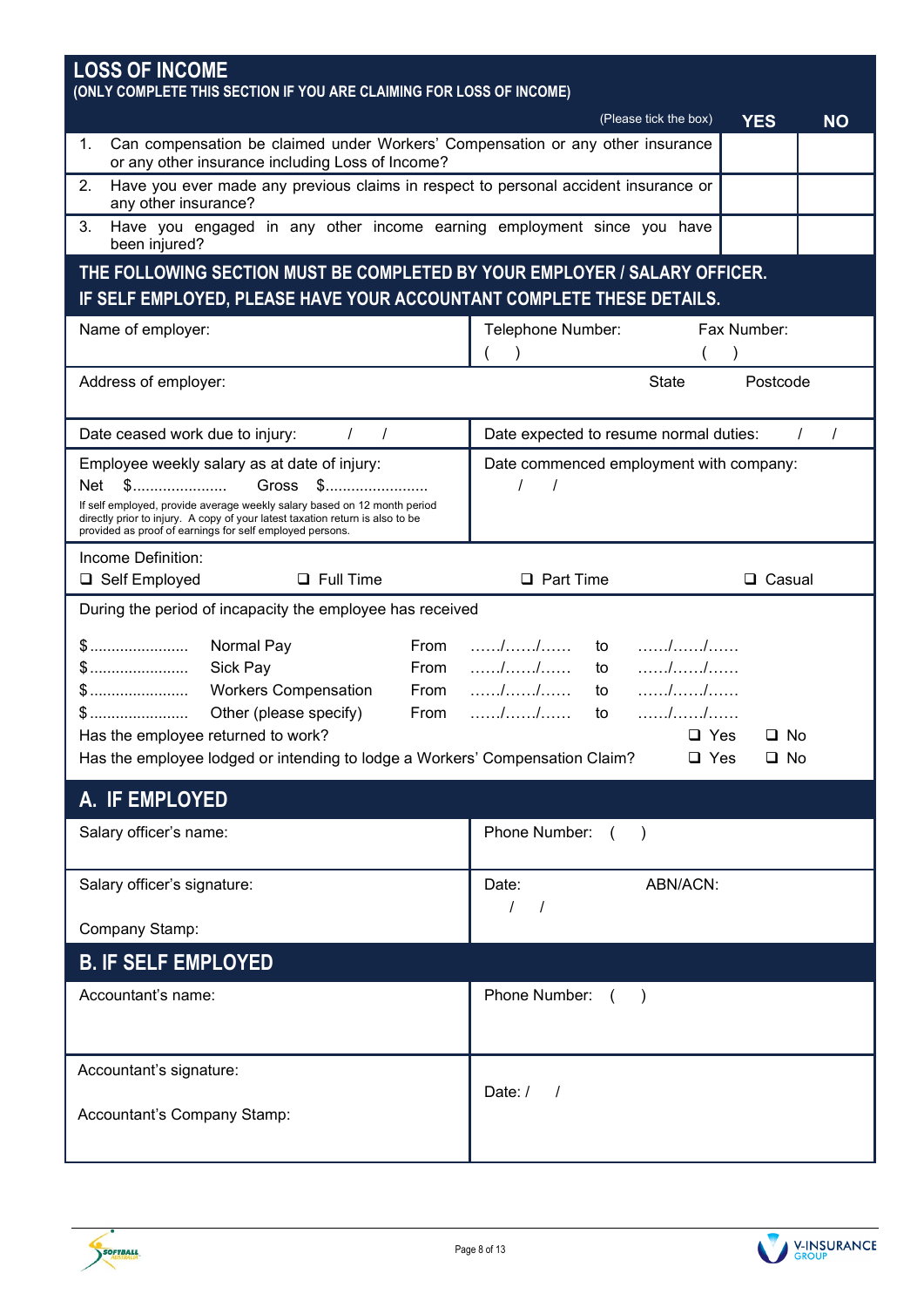| <b>Australian Government</b><br><b>Australian Taxation Office</b><br>ato.gov.au                                                                                                                                                                                                                                                                                                                                                                                                 | <b>Tax file number declaration</b><br><b>IF YOU ARE CLAIMING LOSS</b><br>This declaration is NOT an application for a tax file number.<br>OF INCOME (refer page 3, 3b)<br>Use a black or blue pen and print clearly in BLOCK LETTERS.<br>$\blacksquare$ Print <b>X</b> in the appropriate boxes.<br>Read all the instructions including the privacy statement before you complete this declaration.                                                                                                                                                                                                                                                                                                                                                                                                                                                                                                                      | YOU ONLY NEED TO<br>COMPLETE THIS PAGE |
|---------------------------------------------------------------------------------------------------------------------------------------------------------------------------------------------------------------------------------------------------------------------------------------------------------------------------------------------------------------------------------------------------------------------------------------------------------------------------------|--------------------------------------------------------------------------------------------------------------------------------------------------------------------------------------------------------------------------------------------------------------------------------------------------------------------------------------------------------------------------------------------------------------------------------------------------------------------------------------------------------------------------------------------------------------------------------------------------------------------------------------------------------------------------------------------------------------------------------------------------------------------------------------------------------------------------------------------------------------------------------------------------------------------------|----------------------------------------|
| Section A: To be completed by the PAYEE<br>1 What is your tax<br>file number (TFN)?<br><b>OR</b> I have made a separate application/enguiry to<br><b>D</b> For more<br>information, see<br>question 1 on page 2<br>OR I am claiming an exemption because I am under<br>of the instructions.<br>18 years of age and do not earn enough to pay tax.<br><b>OR</b> I am claiming an exemption because I am in                                                                       | 6 On what basis are you paid? (Select only one.)<br>Superannuation<br>Part-time [<br>Full-time<br>Labour<br>or annuity<br>hire<br>employment<br>employment<br>income stream<br>the ATO for a new or existing TFN.<br>7 Are you an Australian resident for tax purposes?<br>Yes<br>(Visit ato.gov.au/residency to check)<br>Do you want to claim the tax-free threshold from this payer?<br>8<br>Only claim the tax-free threshold from one payer at a time, unless your<br>total income from all sources for the financial year will be less than the<br>receipt of a pension, benefit or allowance.                                                                                                                                                                                                                                                                                                                     | Casual<br>employment<br>No             |
| 2 What is your name?<br>Title:<br>Mrs<br>Mr<br>Surname or family name<br>First given name<br>Other given names<br>3 If you have changed your name since you last dealt with the ATO,<br>provide your previous family name.                                                                                                                                                                                                                                                      | tax-free threshold.<br>Answer no here and at question 10 if you are a foreign resident,<br><b>Miss</b><br>Ms<br>except if you are a foreign resident in receipt of an Australian<br>Yes<br>No<br>Government pension or allowance.<br>Do you want to claim the seniors and pensioners tax offset by<br>9<br>reducing the amount withheld from payments made to you?<br>Complete a Withholding declaration (NAT 3093), but only if you<br>Yes<br>are claiming the tax-free threshold from this payer. If you have<br>more than one payer, see page 3 of the instructions.<br>10 Do you want to claim a zone, overseas forces or invalid and invalid carer<br>tax offset by reducing the amount withheld from payments made to you?<br>Complete a Withholding declaration (NAT 3093).<br>Yes<br>11 (a) Do you have a Higher Education Loan Program (HELP), Student Start-up<br>Loan (SSL) or Trade Support Loan (TSL) debt? | No<br>No                               |
| Day<br>4 What is your date of birth?<br>5 What is your home address in Australia?<br>Suburb/town/locality<br>State/territory<br>Postcode                                                                                                                                                                                                                                                                                                                                        | Month<br>Year<br>Your payer will withhold additional amounts to cover any compulsory<br>Yes<br>repayment that may be raised on your notice of assessment.<br>(b) Do you have a Financial Supplement de<br>Your payer will withhold additional amounts to cover any compulsory<br>Yes<br>repayment that may be raised on your notice of assessment.<br><b>DECLARATION by payee:</b> I declare that the information I have given is true and correct.<br>Signature<br>Date<br>Day<br>Month<br>You MUST SIGN here<br>There are penalties for deliberately making a false or misleading statement.                                                                                                                                                                                                                                                                                                                           | No<br>No<br>Year                       |
| <b>Once section A is completed and signed, give it to your payer to complete section B.</b><br>Section B: To be completed by the PAYER (if you are not lodging online)<br>What is your Australian business number (ABN) or<br>withholding payer number?<br>3 <sup>1</sup><br>$\pmb{0}$<br>8<br>6<br>6<br>$\mathbf 0$<br>7<br>$\vert 4 \vert$<br>4<br>$\overline{0}$<br>2 If you don't have an ABN or withholding payer number,<br>have you applied for one?<br><b>No</b><br>Yes | 4 What is your business address?<br>Branch number<br>(if applicable)<br>$\mathsf E$<br>E<br>V<br>1<br>0<br>∥9<br>$\vert 4$<br>$\mathbf 0$<br>0<br>$\mathbb S$<br>3<br>3<br>$\mathsf{R}$<br>$\mathsf{R}$<br>Е<br>$\circ$<br>Κ<br>Е<br>Suburb/town/locality<br>S<br>Y<br>D<br>$N \parallel E$<br>Y                                                                                                                                                                                                                                                                                                                                                                                                                                                                                                                                                                                                                         |                                        |
| 3 What is your legal name or registered business name<br>(or your individual name if not in business)?<br>$\mathsf E$<br>S<br>E<br> R  P<br>R  <br>$\circ$<br>$\mathsf{R}$<br>O<br>$\overline{A}$<br><b>DECLARATION by payer:</b> I declare that the information I have given is true and correct.                                                                                                                                                                              | State/territory<br>Postcode<br>$\mathbf 2$<br>$\pmb{0}$<br>$\mathsf{O}\xspace$<br>0<br>Who is your contact person?<br>5.<br> O <br>$A\ N\ T$<br>lН.<br>N<br>H∥<br>A<br>Y<br>R<br>U<br>A<br>  N<br>O<br>ls<br>E<br>$\overline{7}$<br>$\overline{2}$<br> 8 <br>$\overline{2}$<br>$\,$ 5 $\,$<br>$\boldsymbol{7}$<br>Business phone number<br>6<br>0<br>1<br>6 If you no longer make payments to this payee, print X in this box.                                                                                                                                                                                                                                                                                                                                                                                                                                                                                           | 0                                      |
| Signature of payer<br>Date<br>Day<br>There are penalties for deliberately making a false or misleading statement.                                                                                                                                                                                                                                                                                                                                                               | <b>D</b> IMPORTANT<br>Return the completed original ATO copy to:<br><b>Australian Taxation Office</b><br>See next page for:<br>Month<br>Year<br>P0 Box 9004<br>$\blacksquare$ payer obligations<br>PENRITH NSW 2740<br>$\blacksquare$ lodging online.<br><b>Sensitive</b> (when completed)<br>30920716                                                                                                                                                                                                                                                                                                                                                                                                                                                                                                                                                                                                                   |                                        |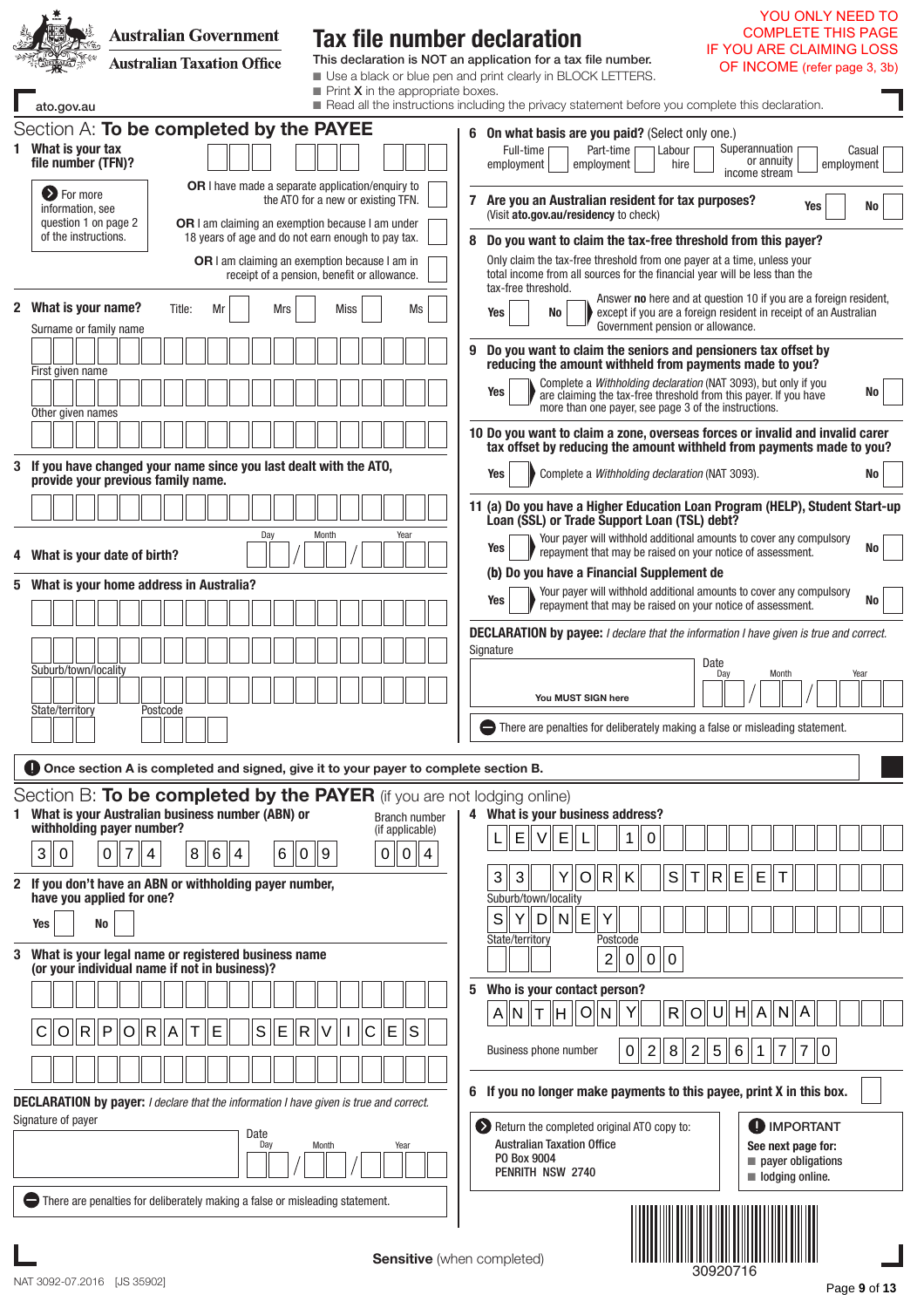| <b>NON MEDICARE MEDICAL EXPENSES</b><br>(ONLY COMPLETE THIS SECTION IF CLAIMING FOR THESE EXPENSES)                                                                                            |            |           |  |
|------------------------------------------------------------------------------------------------------------------------------------------------------------------------------------------------|------------|-----------|--|
| Do not attach accounts paid or part paid by Medicare. The Australian Health Insurance Act does not permit us to<br>contribute to any charges covered by Medicare (including the Medicare gap). |            |           |  |
| Are you a member of an Ambulance Service?                                                                                                                                                      | $\Box$ Yes | □ No      |  |
| Are you a member of a Private Health Fund?                                                                                                                                                     | $\Box$ Yes | ⊟ No      |  |
|                                                                                                                                                                                                |            |           |  |
| <b>Hospital Cover?</b>                                                                                                                                                                         | $\Box$ Yes | □ No      |  |
| Extra's covering, Physio etc                                                                                                                                                                   | Yes<br>ப   | $\Box$ No |  |

Original accounts and receipts must be submitted together with details of recoveries from any Private Health Insurance.

| <b>NAME OF PROVIDER</b> | <b>NATURE OF</b><br><b>SERVICE</b><br><b>E.G DENTAL</b><br><b>PHYSIOTHERAPY</b><br><b>ETC</b> | <b>DATE OF</b><br><b>SERVICE</b> | <b>CHARGE</b> | <b>PRIVATE</b><br><b>HEALTH</b><br><b>FUND</b><br><b>RECOVERY</b><br>(IF)<br><b>APPLICABLE)</b> | <b>AMOUNT</b><br><b>CLAIMABLE</b> |
|-------------------------|-----------------------------------------------------------------------------------------------|----------------------------------|---------------|-------------------------------------------------------------------------------------------------|-----------------------------------|
|                         |                                                                                               |                                  |               |                                                                                                 |                                   |
|                         |                                                                                               |                                  |               |                                                                                                 |                                   |
|                         |                                                                                               |                                  |               |                                                                                                 |                                   |
|                         |                                                                                               |                                  |               |                                                                                                 |                                   |
|                         |                                                                                               |                                  |               |                                                                                                 |                                   |
|                         |                                                                                               |                                  |               |                                                                                                 |                                   |
|                         |                                                                                               |                                  |               |                                                                                                 |                                   |
|                         |                                                                                               |                                  |               |                                                                                                 |                                   |
|                         |                                                                                               |                                  |               |                                                                                                 |                                   |
|                         |                                                                                               |                                  |               |                                                                                                 |                                   |
|                         |                                                                                               |                                  |               |                                                                                                 |                                   |
|                         |                                                                                               |                                  |               |                                                                                                 |                                   |
|                         |                                                                                               |                                  |               | <b>Total</b>                                                                                    |                                   |
|                         |                                                                                               |                                  |               | <b>Less Excess</b>                                                                              |                                   |

**TOTAL AMOUNT OF CLAIM**

If claiming physiotherapy or other specialist treatment, please provide the name and address of referring doctor: Name of Doctor:............................................................................................................................................................. Address:.........................................................................................................................................................................



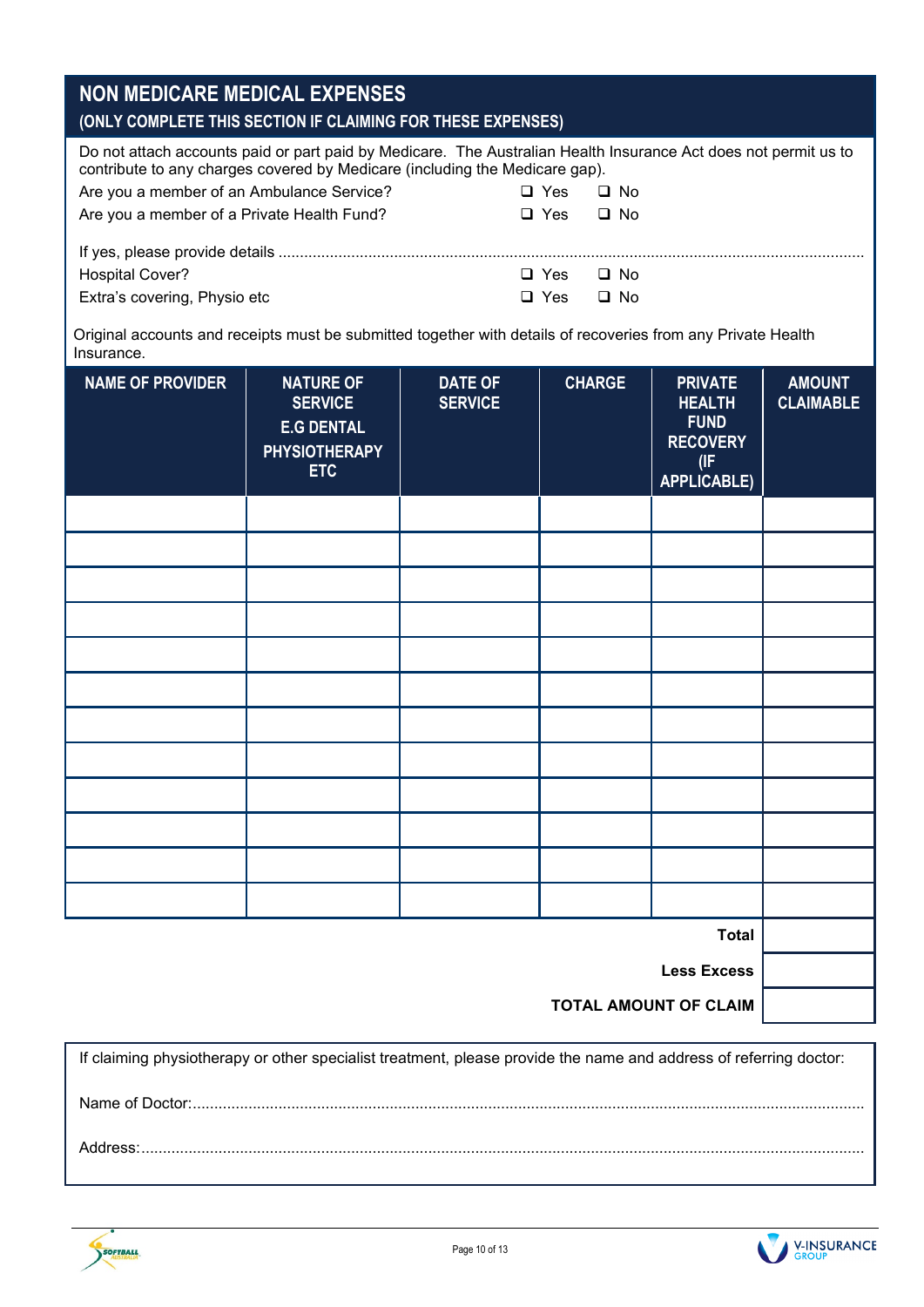

Office use only

Policy Number:

Claim Number:

Authorised Representative No. 432898 a corporate authorised representative of Willis Australia Limited AFSL: 240600 Level 25, Angel Place, 123 Pitt Street, SYDNEY NSW 2000 Phone (02) 8599 8660 or local call cost only 1300 945 547<br>Fax (02) 8599 8661 Fax  $(02)$  8599 8661<br>Email sports@vinsura [sports@vinsurancegroup.com](mailto:sports@vinsurancegroup.com)

### **SPORTS INJURY ATTENDING PHYSICIAN'S REPORT**

### **DOCTOR'S STATEMENT (PLEASE PRINT LEGIBLY)**

#### **IMPORTANT**

SOFTBALL

- **1. The patient is responsible for any fee for this statement.**
- **2. This form can only be completed by the treating Medical Practitioner, Surgeon or Physiotherapist.**
- **3. If "Yes" answered to any of the following, please give details.**
- **4. Dashes or blank spaces are not acceptable.**

### **TO BE COMPLETED BY THE ATTENDING PHYSICIAN**

| Patient's Full Name:                                                                                                                                                                                                                                                                                                                                                | How long have you known the patient? |
|---------------------------------------------------------------------------------------------------------------------------------------------------------------------------------------------------------------------------------------------------------------------------------------------------------------------------------------------------------------------|--------------------------------------|
| Patient's Occupation:                                                                                                                                                                                                                                                                                                                                               |                                      |
| What date and where were you first consulted by the patient in connection with the present injury?<br>$\prime$<br>$\prime$                                                                                                                                                                                                                                          |                                      |
| Are you the patient's regular general practitioner?<br>$\Box$ Yes                                                                                                                                                                                                                                                                                                   | $\square$ No                         |
| What is the exact nature of the present injury?                                                                                                                                                                                                                                                                                                                     |                                      |
| Front<br>Head<br>$\begin{picture}(120,15) \put(0,0){\line(1,0){155}} \put(15,0){\line(1,0){155}} \put(15,0){\line(1,0){155}} \put(15,0){\line(1,0){155}} \put(15,0){\line(1,0){155}} \put(15,0){\line(1,0){155}} \put(15,0){\line(1,0){155}} \put(15,0){\line(1,0){155}} \put(15,0){\line(1,0){155}} \put(15,0){\line(1,0){155}} \put(15,0){\line(1,0){155}}$<br>qм | Back<br>W<br>W<br>ہے ا<br>Y          |

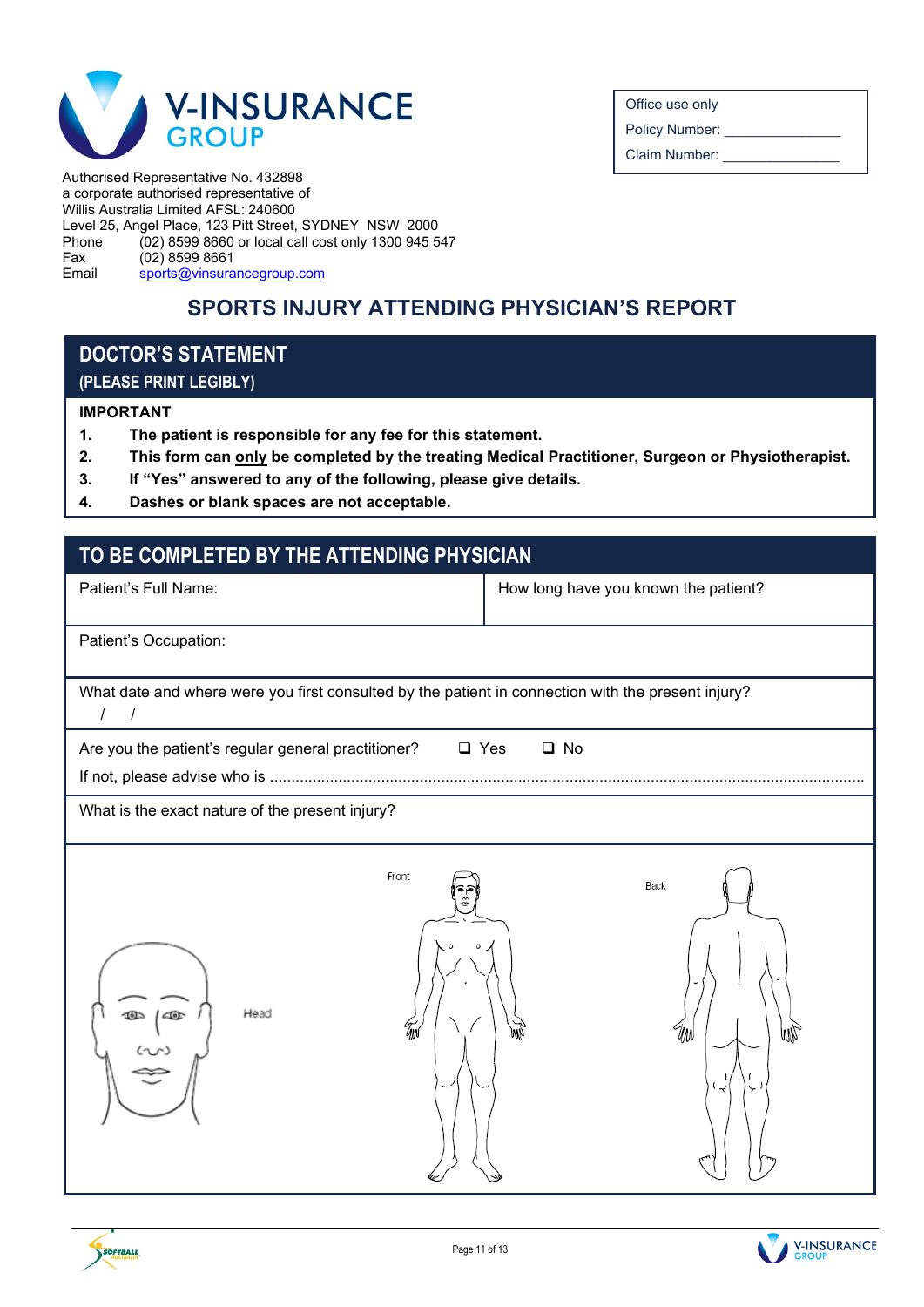| Do you consider the patient's injury to be a new injury?<br>A recurrence of an old injury?                                                                                                                |               | $\Box$ Yes<br>$\Box$ Yes | $\Box$ No<br>$\Box$ No |
|-----------------------------------------------------------------------------------------------------------------------------------------------------------------------------------------------------------|---------------|--------------------------|------------------------|
|                                                                                                                                                                                                           |               |                          |                        |
|                                                                                                                                                                                                           |               |                          |                        |
| Have you referred the patient to any other services or treatment?<br>Please specify the type and approximate number of treatments required:<br>Physiotherapy<br>⊔                                         |               | $\Box$ Yes $\Box$ No     |                        |
| Chiropractic<br>⊔                                                                                                                                                                                         |               |                          |                        |
| Other<br>u.                                                                                                                                                                                               |               |                          |                        |
|                                                                                                                                                                                                           |               |                          |                        |
|                                                                                                                                                                                                           |               |                          |                        |
|                                                                                                                                                                                                           |               |                          |                        |
|                                                                                                                                                                                                           |               |                          |                        |
| Is there any permanent disability at present?                                                                                                                                                             |               | $\Box$ Yes               | $\Box$ No              |
| If yes, please explain giving estimated percentage loss of function                                                                                                                                       |               |                          |                        |
|                                                                                                                                                                                                           |               |                          |                        |
| Was the patient obliged to cease work?<br>If so, when do you expect the claimant to resume:                                                                                                               | Some duties   | $\Box$ Yes               | $\Box$ No              |
|                                                                                                                                                                                                           | Full duties   |                          |                        |
| What date do you advise the patient to return to softball?                                                                                                                                                |               |                          |                        |
| Does the patient have any congenital defects or chronic diseases?                                                                                                                                         |               | $\Box$ Yes               | $\Box$ No              |
|                                                                                                                                                                                                           |               |                          |                        |
|                                                                                                                                                                                                           |               |                          |                        |
|                                                                                                                                                                                                           |               |                          |                        |
| If the patient has been hospitalised, please give name of hospital and dates hospitalised:<br>Name of Hospital:                                                                                           | Date Admitted | Date Released            |                        |
|                                                                                                                                                                                                           | $\frac{1}{2}$ |                          | $\prime$               |
| <b>CERTIFICATION BY ATTENDING PHYSICIAN</b>                                                                                                                                                               |               |                          |                        |
| I hereby certify I have personally examined the above named patient and in my opinion the statements made in the Accident details section of<br>this claim form are consistent with the patient's injury. |               |                          |                        |
|                                                                                                                                                                                                           |               |                          |                        |
| Fax: (                                                                                                                                                                                                    |               |                          |                        |
|                                                                                                                                                                                                           |               |                          |                        |
|                                                                                                                                                                                                           |               |                          |                        |
|                                                                                                                                                                                                           |               |                          |                        |



SOFTBALL